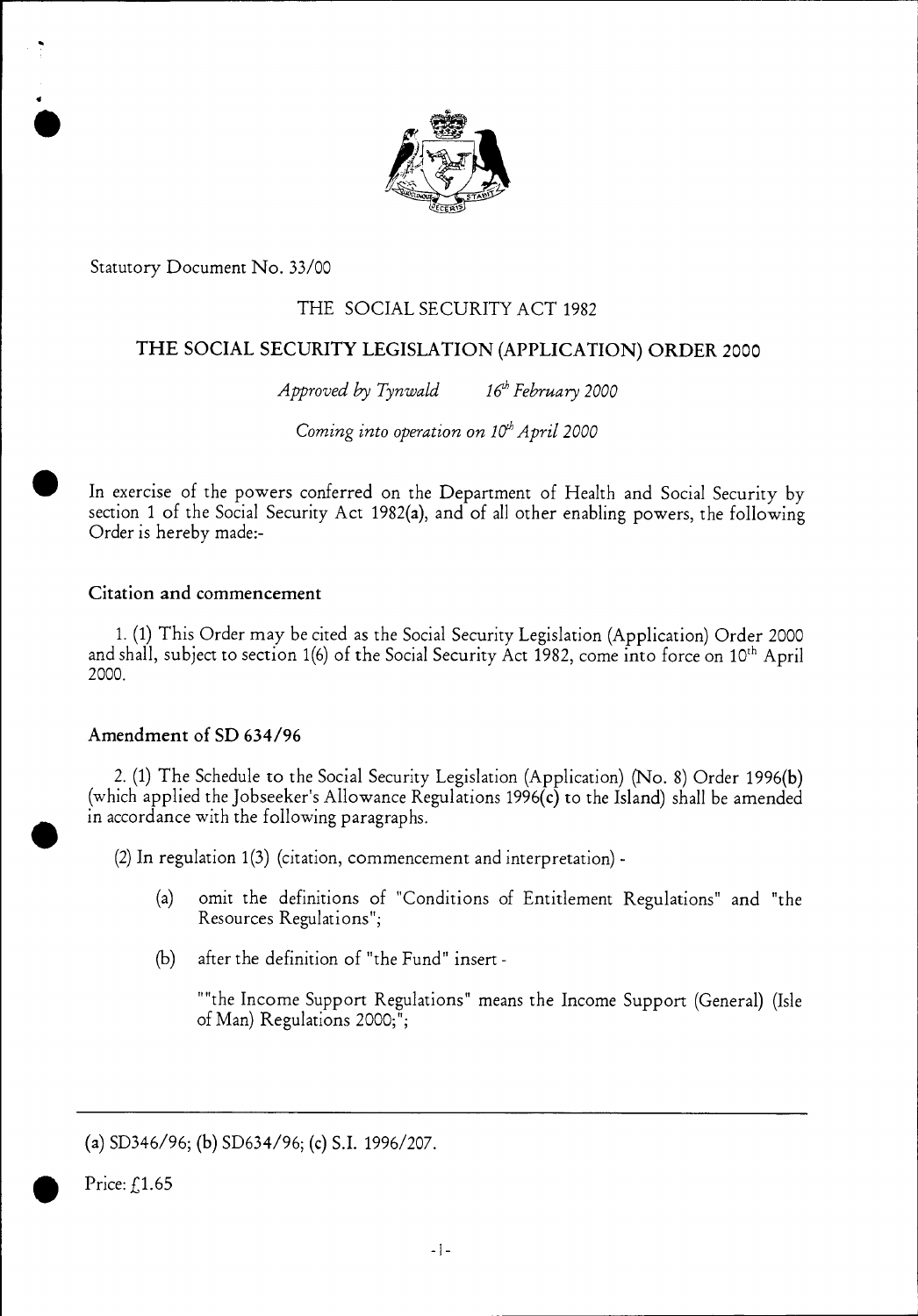(c) for the definition of "student" substitute - •

"student" means a person, other than a person who is in receipt of a training allowance, aged less than 19 who is attending a full-time course of advanced education or, as the case may be, a person aged 19 or over but under pensionable age who is attending a full-time course of study at an educational establishment; and for the purposes of this definition a person shall be treated as attending a course of advanced education or, as the case may be, full-time education -

- (a) during the period for which any grant or award is paid to him by an education authority for the purpose of such a course, or would be so paid if he were in receipt of such a grant or award; and
- (b) during the Christmas, Easter or any other vacation, other than the normal summer vacation as recognised in relation to him by the Institution at which he is attending his course, falling within the period of that course;".

(3) In regulation 11 (part-time students) in paragraph (2) -

- (a) for the words "supplementary benefit" (in each place) substitute "income support",
- (b) for the words "Schedule 1B to the Conditions of Entitlement Regulations" (in each place) substitute "Schedule 1 to the Income Support Regulations".

(4) In regulation 46 (waiting days) in paragraph (1)(a) for the words "supplementary benefit" substitute "income support".

(5) In regulation 55 (short periods of sickness) for the words "supplementary benefit" (in each place) substitute "income support".

(6) In regulation 57 (interpretation) -

- (a) in paragraph (1) in the definition of "chronically sick or mentally or physically disabled", for sub-paragraph (i) substitute -
	- "(i) in respect of whom long-term incapacity benefit or severe disablement allowance under the Contributions and Benefits Act is payable, or in respect of whom an invalid carriage or other vehicle has been provided pursuant to section 3 of the National Health Service (Isle of Man) Act 1948 (an Act of Tynwald); or"
- (b) for paragraph  $(4)(a)$  substitute -
	- "(a) a person who falls under any of the following paragraphs of Schedule 1 to the Income Support Regulations -

| paragraph 1  | (lone parents)                                     |
|--------------|----------------------------------------------------|
| paragraph 3  | (persons temporarily looking after another person) |
| paragraph 4  | (persons caring for another person)                |
| paragraph 10 | (disabled students)                                |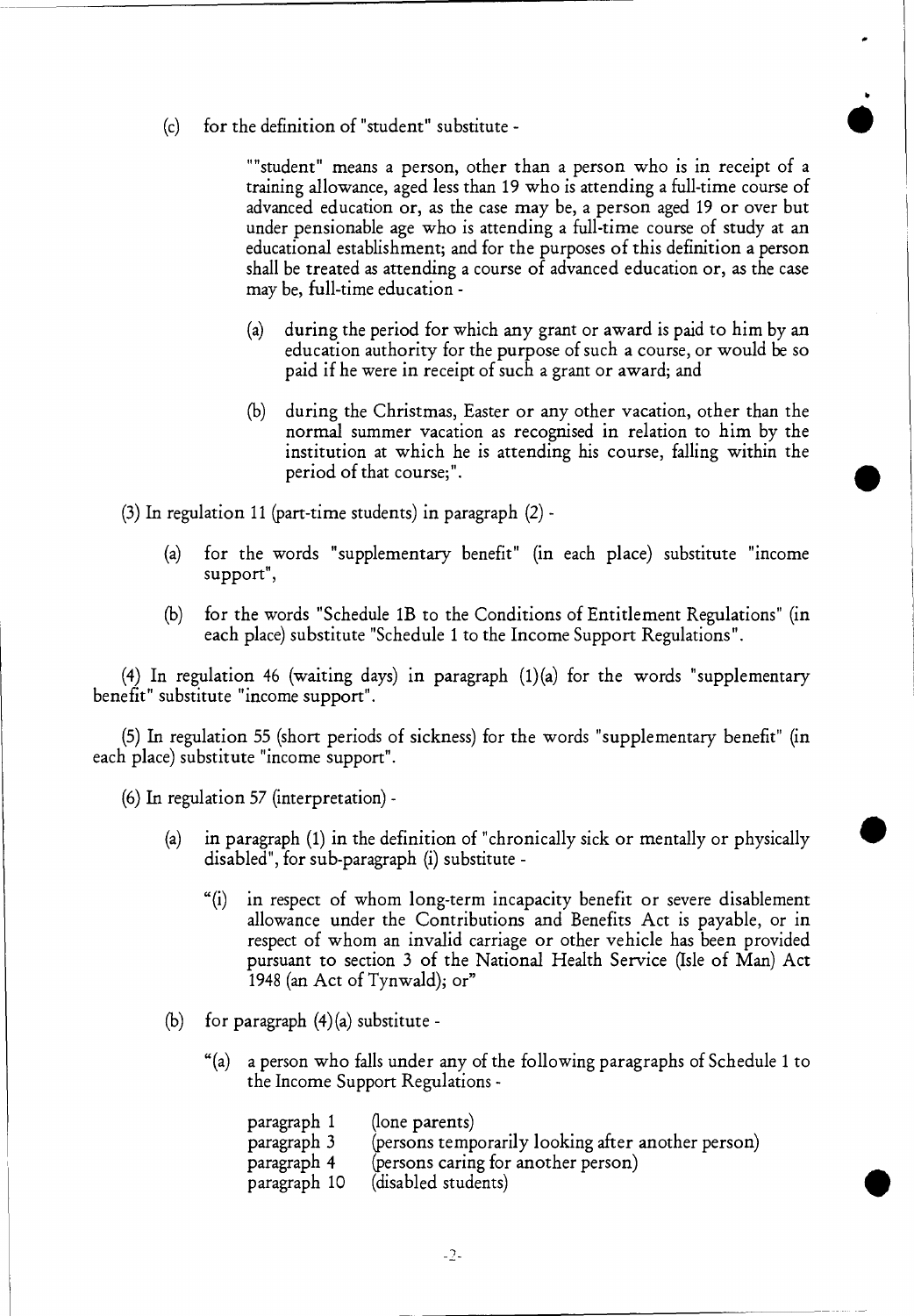- paragraph 11 (blind persons)
- paragraph 12 (pregnancy)
- paragraph 13 (persons in education)
- paragraph 18 (member of couple looking after children while other member temporarily away).".
- (c) in paragraph  $(4)(d)$  -
	- (i) for the words "supplementary benefit" (in each place) substitute "income support";
	- (ii) for the words "regulation 3 of the Conditions of Entitlement Regulations" substitute "regulation 6(3) of the Income Support Regulations".

(7) In regulation 61 (other young persons in prescribed circumstances) in paragraph (1)(c) for the words "supplementary benefit" substitute "income support".

- (8) In regulation 76 (persons of a prescribed description) for sub-paragraph (c) substitute
	- "(c) entitled to income support or would, but for section 134(2) of the Contributions and Benefits Act (exclusion from benefit) be so entitled.".

(9) In regulation 78 (treated as being or not being a member of the household) in paragraph (6) for the words "supplementary benefit" substitute "income support".

(10) For regulation 86 (persons in residential care and nursing homes - applicable amounts) substitute -

"86. Where a person either -

- (a) lives in residential accommodation as defined in regulation 85(4); or
- (b) is a member of a family and he and the members of his family live in such a home,

his weekly applicable amount shall, except in a case to which regulation 85 (special cases) applies, be calculated in accordance with Schedule 4.".

(11) In regulation 94(8)(c)(ii) (calculation of employed earners employment and income other than earnings) for the words "paragraph 7A" substitute the words "paragraph 8".

(12) In regulation 96 (date on which income is treated as paid) in paragraph (2) for the words "Supplementary benefit" substitute "Income support".

(13) In regulation 97 (calculation of weekly amount of income) in paragraph (4)(b) for the words "supplementary benefit" substitute "income support".

(14) In regulation 102(1) for the words "relief" and "reliefs", wherever they appear, substitute the word "allowance".

(15) In regulation 105 (notional income) in paragraph (1) for the words "supplementary benefit" substitute "income support".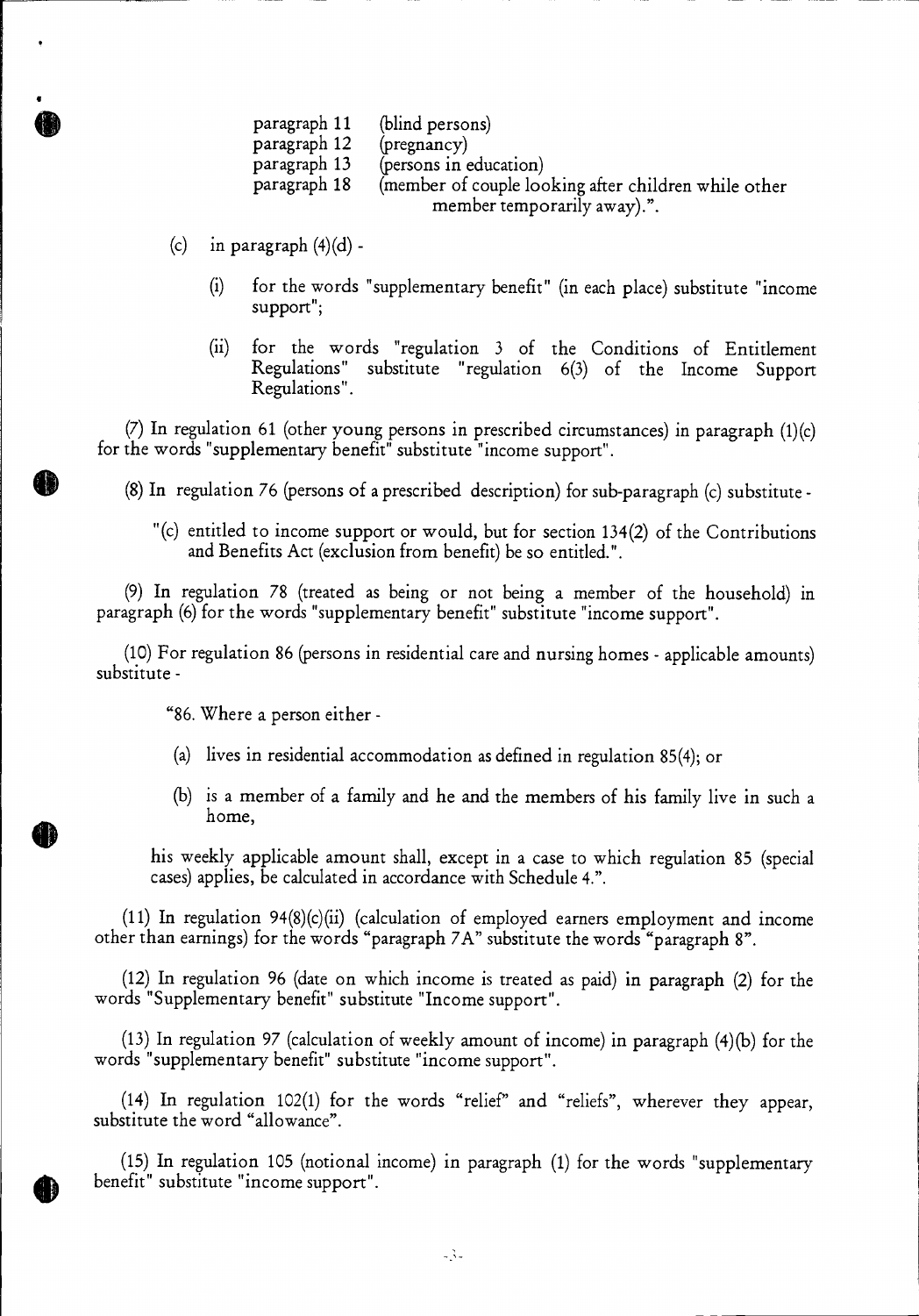(16) In regulation 106 (modifications in respect of children and young persons) for " $f_{\rm L}$ 3,000" substitute " $f_{\rm L}$ 10,000".

41

(17) For regulation 112 (calculation of capital outside the Isle of Man or the United Kingdom) substitute -

"112. Capital which a claimant possesses in a country outside the Isle of Man or the United Kingdom shall be calculated in a case in which there is no prohibition in that country against the transfer to the Isle of Man or the United Kingdom of an amount equal to its current market or surrender value in that country, at that value.".

(18) In regulation 113 (notional capital) in paragraph (1) for the words "supplementary benefit" substitute "income support".

(19) In regulation 114 (diminishing notional capital rule) in paragraph (7)(b) for the words "supplementary benefit" (in each place) substitute "income support".

(20) In regulation 117 (interpretation) in the definition of "payment" in sub-paragraph (h)(ii) for the words "section 12 of the Supplementary Benefits Act 1976" substitute "section 74(1) of the Social Security Administration Act 1992".

(21) In regulation 130 (interpretation) for the definition of "education authority" substitute -

""education authority" means the Department of Education in the Isle of Man or any analogous government department, authority, board or body in a country outside the Isle of Man."

(22) In regulation 140 (meaning of "person in hardship") in paragraph (3) -

- (a) for the words "supplementary benefit" substitute "income support";
- (b) for the words "Schedule 1B to the Conditions of Entitlement Regulations" substitute "for the purposes of section 124(1)(e) of the Benefits Act".

(23) In regulation 150 (amount of a jobseeker's allowance payable) in sub-paragraph (b) for • the words "supplementary benefit" substitute "income support".

(24) In regulation 153 (modification in the calculation of income) in sub-paragraph (b) for the words "supplementary benefit" substitute "income support".

(25) For regulation 170 substitute -

"170. (1) A person who is in receipt of a training allowance and who is receiving training falling within paragraph (2) may be entitled to an incomebased jobseeker's allowance without -

(a) being available for employment;

(b) having entered into a jobseeking agreement; or

(c) actively seeking employment.

 $-\frac{1}{2}$  -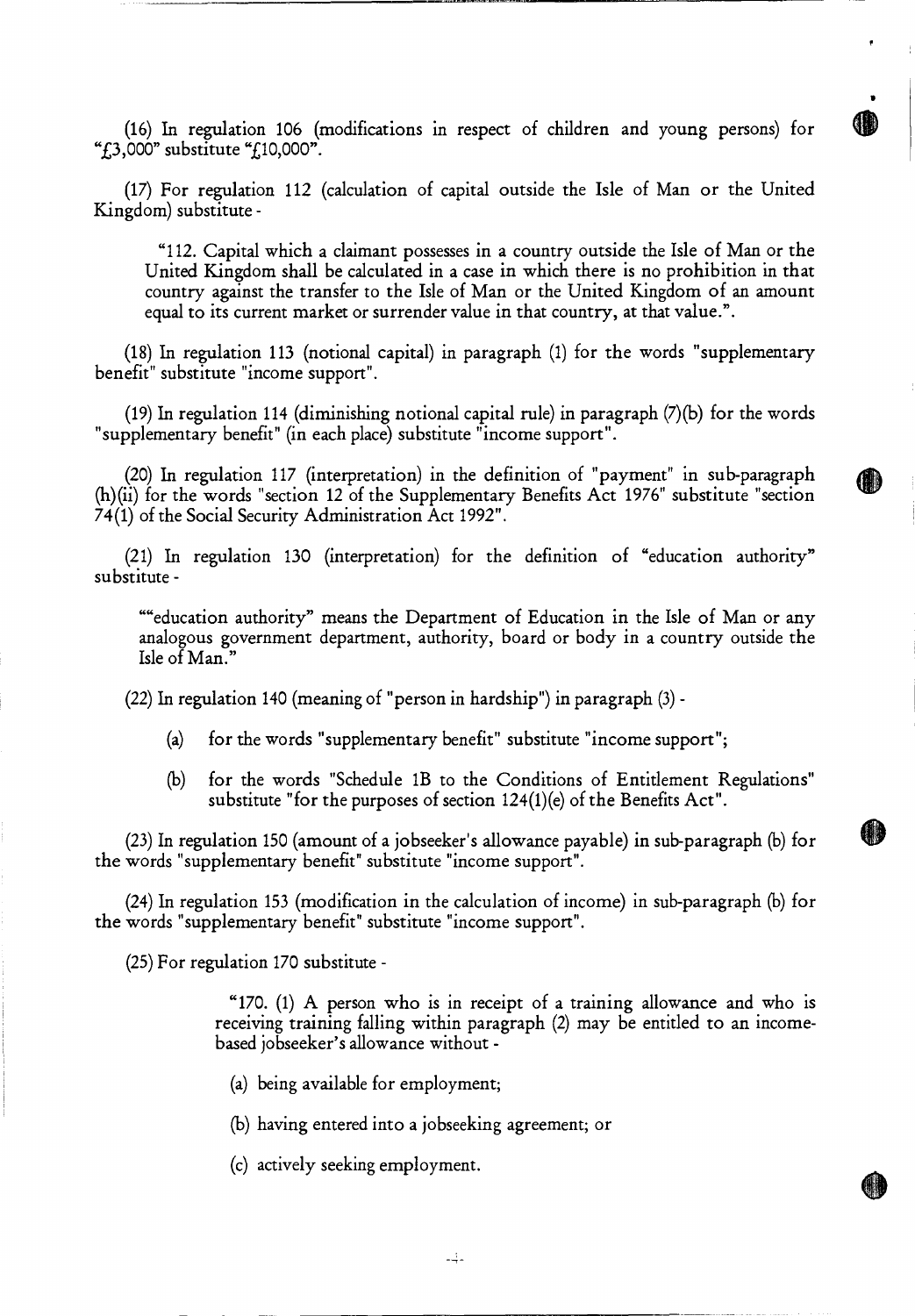(2) Training falls within this paragraph if it is training for which persons aged under 18 are eligible and for which persons aged 18 or over may be eligible provided by, or in pursuance of arrangements made with a government department or approved by that department.".

(26) In Schedule 2 -

(a) for sub-paragraphs  $1(3)$  to  $(6)$  substitute -

"(3) The housing costs of a claimant, including the costs of any partner or dependant of his, shall be the aggregate of any amounts which, in accordance with sub-paragraphs (5) and (6), are applicable in his case under paragraphs 1A to 7 subject to any restriction or reduction applicable under paragraphs 8 and 9, and where any one or more, but not all, members of a family are affected by a trade dispute those costs shall be treated as those of the other members of the family.

(4) For the purposes of this Part of this Schedule a disabled person is a person -

- (a) in respect of whom a disability premium, a disabled child premium or a pensioner premium for persons aged 75 or over is included in his applicable amount or the applicable amount of a person living with him; or
- (b) who, had he in fact been entitled to income-based jobseeker's allowance or to income support, would have had included in his applicable amount a disability premium, a disabled child premium or a pensioner premium for persons aged 75 or over.

(5) For the purposes of sub-paragraph (4), a person shall not cease to be a disabled person on account of his being disqualified for receiving benefit or treated as capable of work by virtue of the operation of section 171E of the Contributions and Benefits Act (incapacity for work, disqualification etc.).

(6) No amount shall be allowed under this Part of these Regulations in respect of a person to whom Schedule 4 applies.";

(b) after paragraph 1 insert *-* 

*"Circumstances in which a person is liable to meet housing costs* 

1A. (1) A person is liable to meet housing costs where -

(a) the liability falls upon him or his partner but not where -

- (i) the liability is to a member of the same household as the person on whom the liability falls; or
- (ii) the liability is to a close relative who lives in the same property as the person on whom the liability falls (unless that person occupies a separate and self-contained part of the property);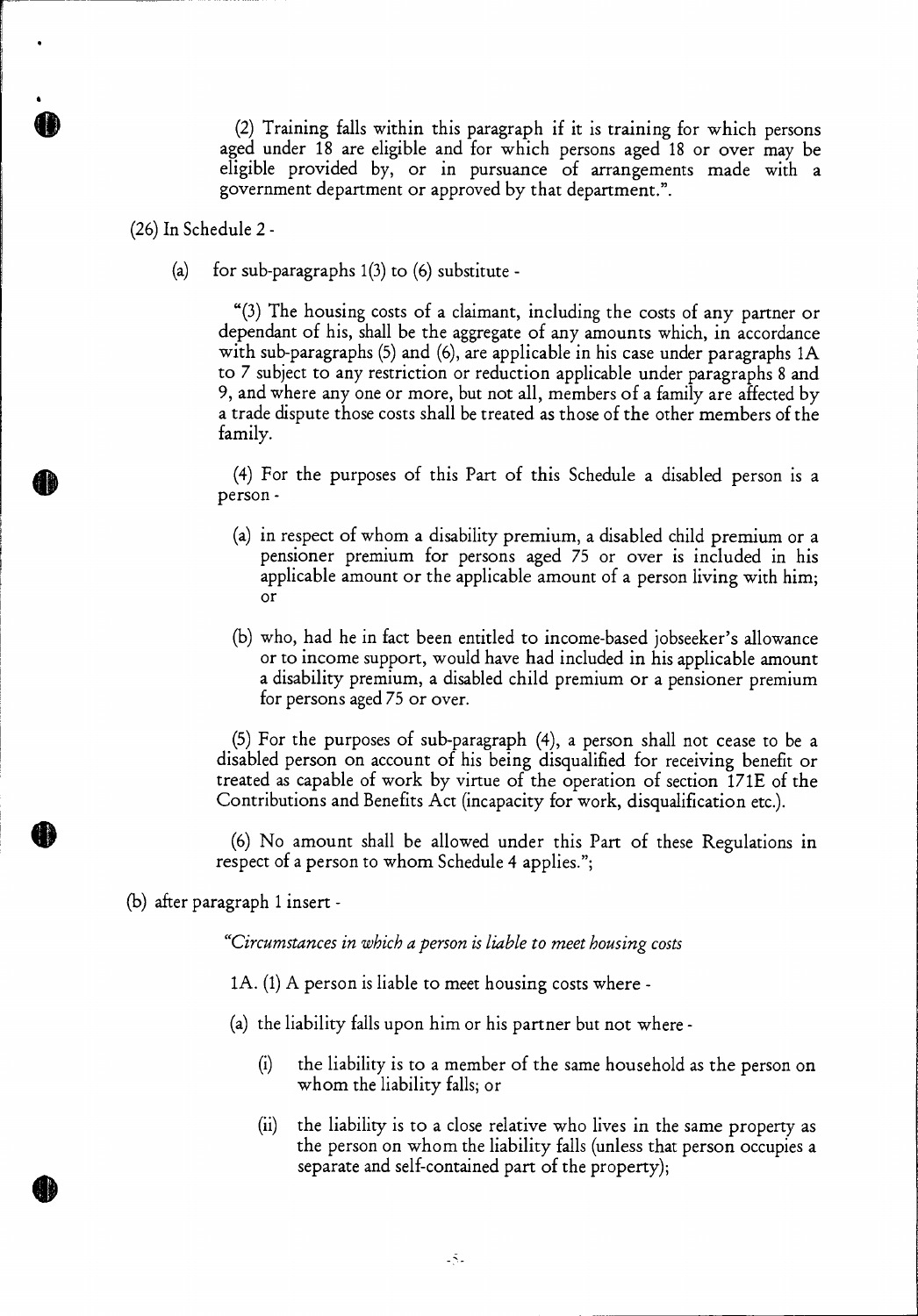- (b) because the person liable to meet the housing costs is not meeting them, the claimant has to meet those costs in order to continue to live in the dwelling occupied as the home and it is reasonable in all the circumstances to treat the claimant as liable to meet those costs;
- (c) he in practice shares the housing costs with other members of the household none of whom are close relatives either of the claimant or his partner, and
	- (i) one or more of those members is liable to meet those costs, and
	- (ii) it is reasonable in the circumstances to treat him as sharing responsibility.

(2) Where any one or more, but not all, members of the claimant's family are affected by a trade dispute, the housing costs shall be treated as wholly the responsibility of those members of the family not so affected.

#### *Circumstances in which a person is to be treated as occupying the dwelling as his home*

1B. (1) Subject to the following provisions of this regulation, a person shall be treated as occupying as his home the dwelling normally occupied as his home by himself or, if he is a member of a family, by himself and his family and he shall not be treated as occupying any other dwelling as his home.

(2)In determining whether a dwelling is the dwelling normally occupied as the claimant's home for the purposes of sub-paragraph (1) regard shall be had to any other dwelling occupied by the claimant or by him and his family whether or not that other dwelling is in the Isle of Man.

(3)Subject to sub-paragraph (4), where a single claimant or a lone parent is a student or is on a training course and is liable to make payments (including payments of mortgage interest or analogous payments) in respect of either (but not both) the dwelling which he occupies for the purpose of attending his course of study or his training course or, as the case may be, the dwelling which he occupies when not attending his course, he shall be treated as occupying as his home the dwelling in respect of which he is liable to make payments.

(4) A full-time student shall not be treated as occupying a dwelling as his home for any week of absence from it, other than an absence occasioned by the need to enter hospital for treatment, outside the period of study, if the main purpose of his occupation during the period of study would be to facilitate attendance on his course.

(5) Where a claimant has been required to move into temporary accommodation by reason of essential repairs being carried out to the dwelling normally occupied as his home and he is liable to make payments (including payments of mortgage interest or analogous payments) in respect of either (but not both) the dwelling normally occupied or the temporary accommodation, he shall be treated as occupying as his home the dwelling in respect of which he is liable to make those payments.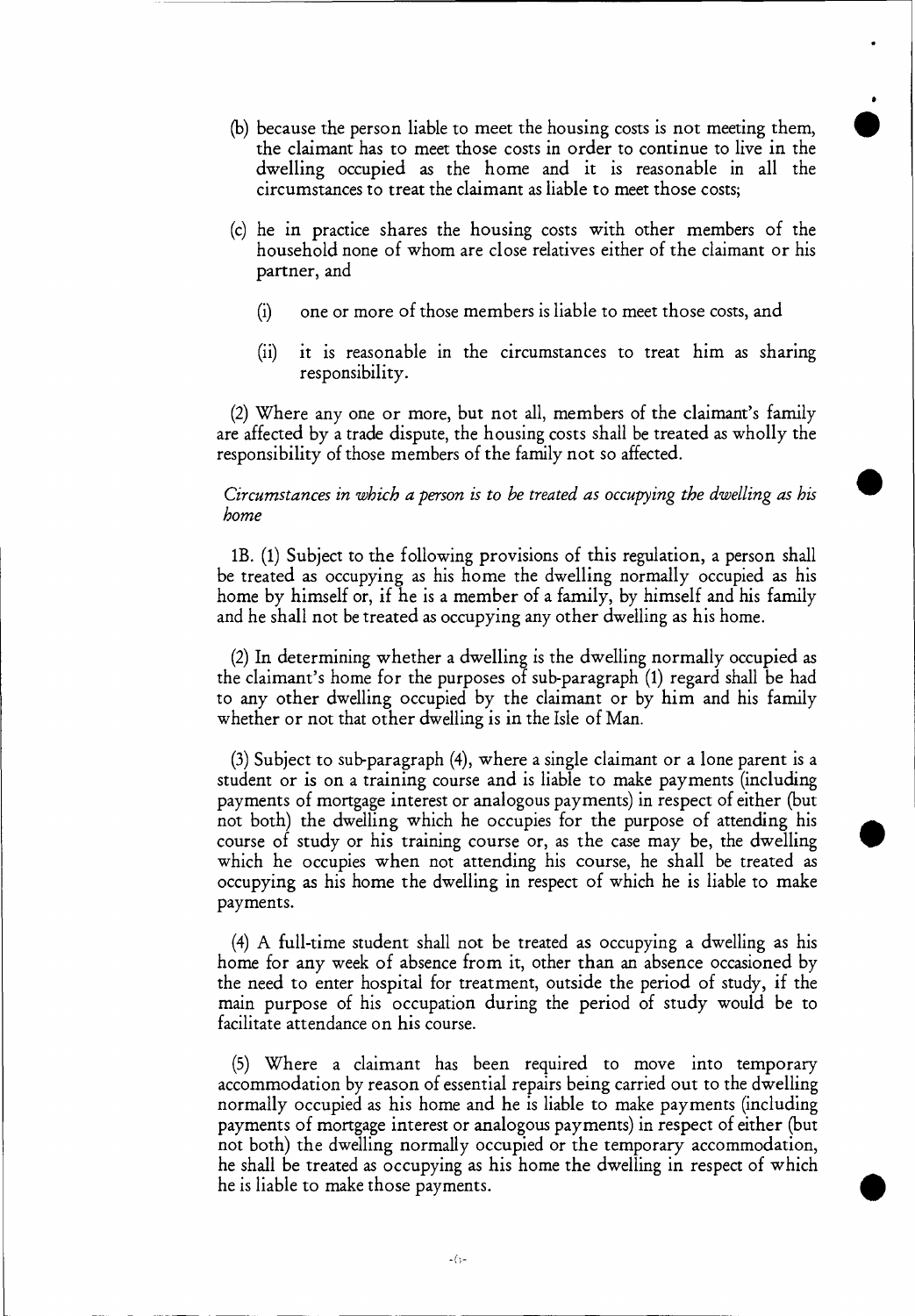(6) Where a person is liable to make payments in respect of two (but not more than two) dwellings, he shall be treated as occupying both dwellings as his home only -

- (a) where he has left and remains absent from the former dwelling occupied as the home through fear of violence in that dwelling or by a former member of his family and it is reasonable that housing costs should be met in respect of both his former dwelling and his present dwelling occupied as the home; or
- (b) in the case of a couple or a member of a polygamous marriage where a partner is a full-time student or is on a training course and it is unavoidable that he or they should occupy two separate dwellings and reasonable that housing costs should be met in respect of both dwellings; or
- (c) in the case where a person has moved into a new dwelling occupied as the home, except where sub-paragraph (5) applies, for a period not exceeding four benefit weeks if his liability to make payments in respect of two dwellings is unavoidable.
- (7) Where -
- (a) a person has moved into a dwelling and was liable to make payments in respect of that dwelling before moving in; and
- (b) he had claimed income-based jobseeker's allowance before moving in and either that claim has not yet been determined or it has been determined but an amount has not been included under this Part of this Schedule and if the claim has been refused a further claim has been made within four weeks of the date on which the claimant moved into the new dwelling occupied as the home; and
- (c) the delay in moving into the dwelling in respect of which there was liability to make payments before moving in was reasonable and -
	- (i) that delay was necessary in order to adapt the dwelling to meet the disablement needs of the claimant or any member of his family; or
	- (ii) the move was delayed pending the outcome of an application under regulations for a payment to meet a need arising out of the move or in connection with setting up the home in the dwelling and either a member of the claimant's family is aged five or under or the claimant's applicable amount includes a premium under paragraph 10, 11, 13, 15 or 16 of Schedule 3; or
	- (iii) the person became liable to make payments in respect of the dwelling while he was a patient or was in residential accommodation,

he shall be treated as occupying the dwelling as his home for any period not exceeding four weeks immediately prior to the date on which he moved into the dwelling and in respect of which he was liable to make payments.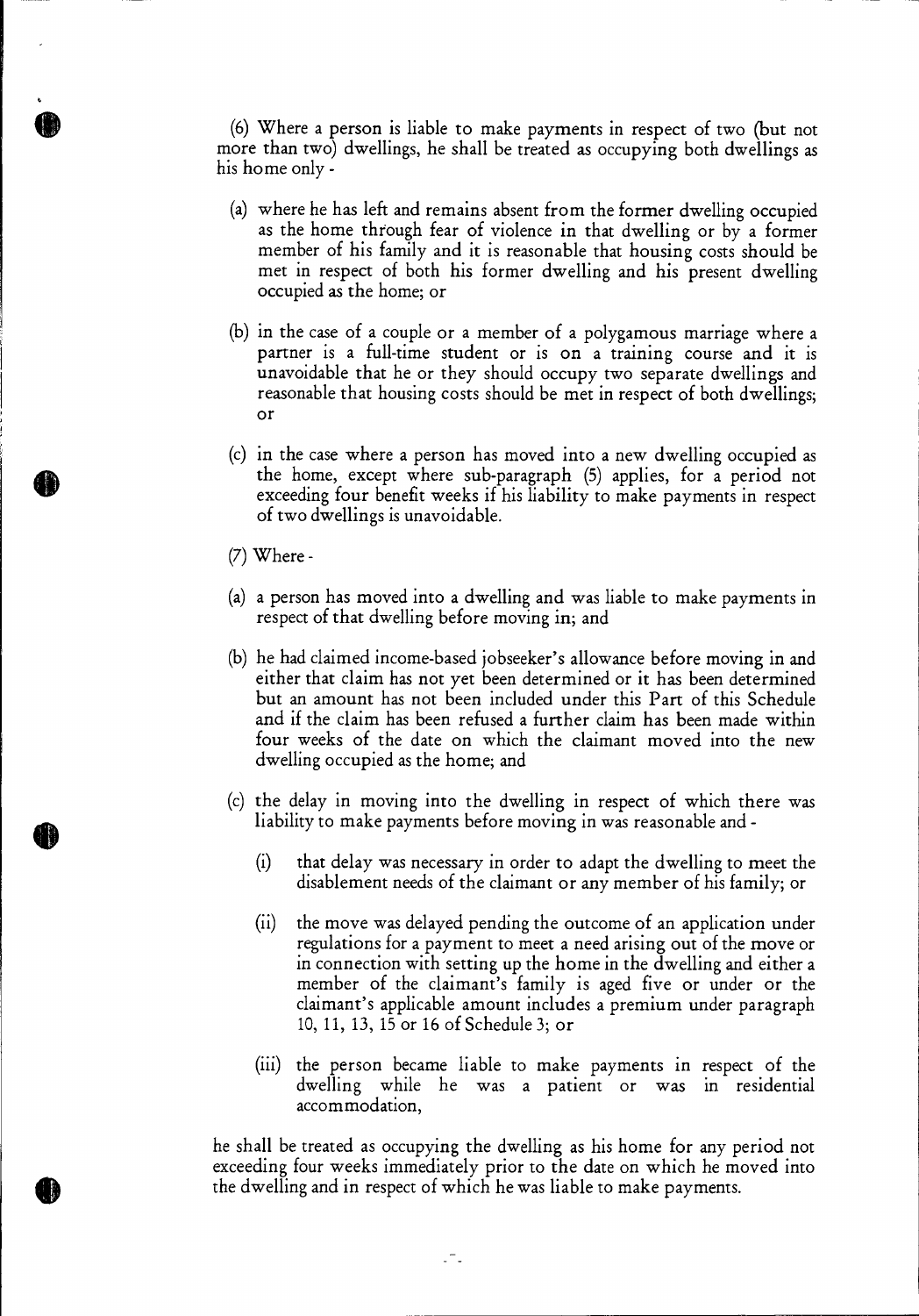- (8) This paragraph applies to a person who enters residential accommodation
- (a) for the purpose of ascertaining whether the accommodation suits his needs; and
- (b) with the intention of returning to the dwelling which he normally occupies as his home should, in the event, the residential accommodation prove not to suit his needs,

and while in the accommodation, the part of the dwelling which he normally occupies as his home is not let, or as the case may be, sub-let to another person.

(9) A person to whom sub-paragraph (8) applies shall be treated as occupying the dwelling he normally occupies as his home during any period (commencing with the day he enters the accommodation) not exceeding 4 weeks, or such longer period as the Department may direct generally or in a particular case.

(10) A person, other than a person to whom sub-paragraph (11) applies, shall be treated as occupying a dwelling as his home throughout any period of absence not exceeding 13 weeks, if, and only if -

- (a) he intends to return to occupy the dwelling as his home; and
- (b) the part of the dwelling normally occupied by him has not been let or, as the case may be, sub-let to another person; and
- (c) the period of absence is unlikely to exceed 13 weeks.

(11) This sub-paragraph applies to a person whose absence from the dwelling he normally occupies as his home is temporary and -

- (a) he intends to return to occupy the dwelling as his home; and
- (b) while the part of the dwelling which is normally occupied by him has not been let or, as the case may be, sub-let; and
- $(c)$  he is -
	- (i) detained in custody on remand pending trial or detained pending sentence upon conviction, or
	- (ii) resident in a hospital or similar institution as a patient, or

 $-5$ 

(iii) undergoing or, as the case may be, his partner or his dependant child is undergoing, in the Isle of Man or elsewhere, medical treatment or medically approved convalescence, in accommodation other than residential accommodation, or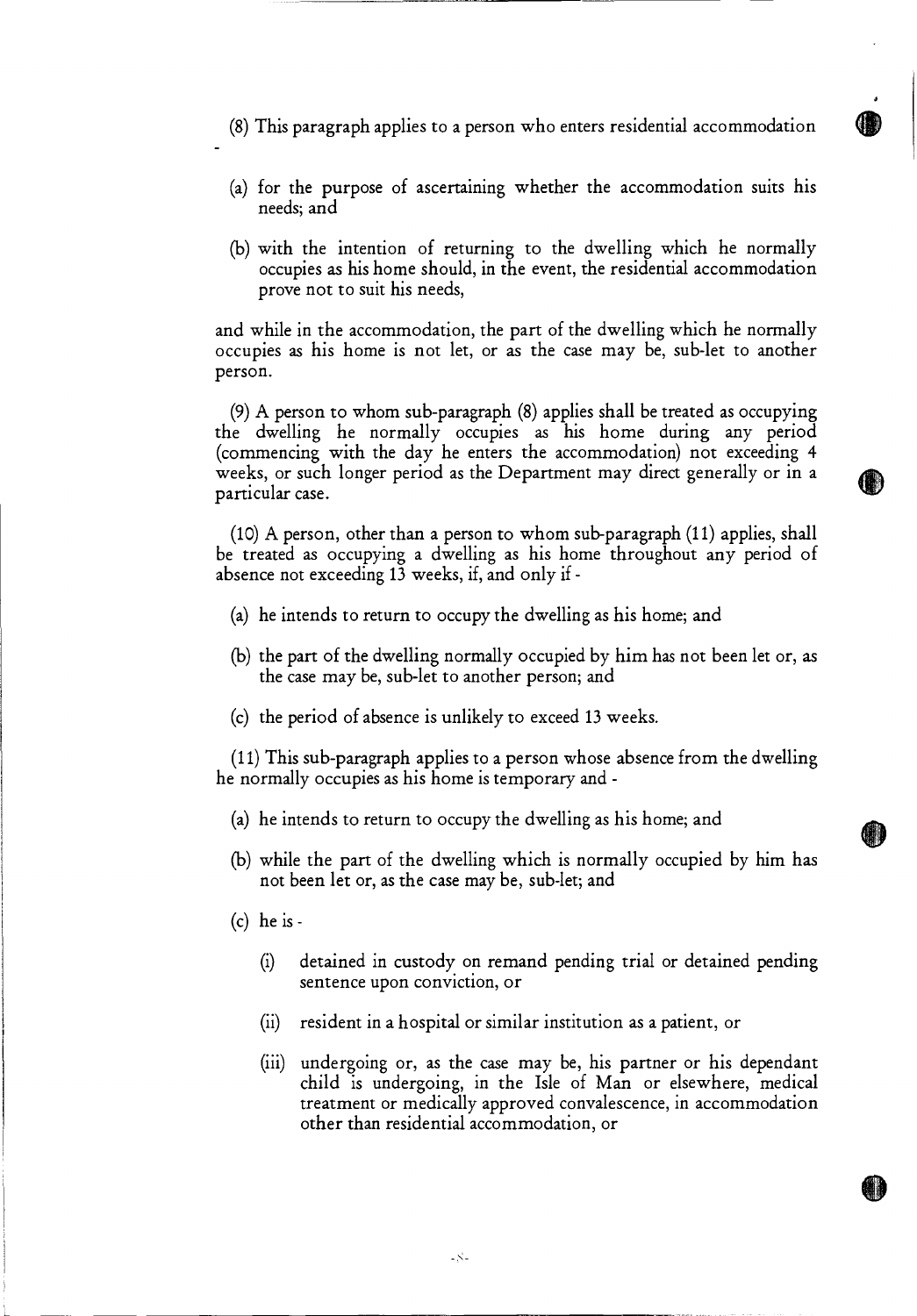- (iv) undertaking the care of a child whose parent or guardian is temporarily absent from the dwelling normally occupied by that parent or guardian for the purpose of receiving medically approved care or medical treatment, or
- (v) a person who is, whether in the Isle of Man or elsewhere, receiving medically approved care provided in accommodation other than residential accommodation, or
- (vi) a student to whom sub-paragraph  $(3)$  or  $(6)(b)$  does not apply, or
- (vii) a person other than a person to whom sub-paragraph (8) applies, who is receiving care provided in residential accommodation, or
- (viii) a person to whom sub-paragraph (6)(a) does not apply and who has left the dwelling he occupies as his home through fear of violence in that dwelling, or by a person who was formerly a member of his family; and
- (d) the period of his absence is unlikely to exceed a period of 52 weeks or, in exceptional circumstances, is unlikely substantially to exceed that period.

(12) A person to whom sub-paragraph (11) applies is to be treated as occupying the dwelling he normally occupies as his home during any period of absence not exceeding 52 weeks beginning with the first day of that absence.

- (13) In this paragraph -
- (a) "medically approved" means certified by a medical practitioner;
- (b) "patient" means a person who is undergoing medical or other treatment as an in-patient in a hospital or similar institution;
- (c) "residential accommodation" means accommodation
	- (i) registered under section 2 of the Nursing and Residential Homes Act 1988 (an Act of Tynwald), or
	- (ii) pursuant to Part III of the National Assistance (Isle of Man) Act 1951 (an Act of Tynwald);
- (d) "training course" means such a course of training or instruction approved by the Department.";
- (c) for paragraph 3 substitute

#### *"Loans on residential property*

3. (1) A loan qualifies under this paragraph where the loan was taken out to defray monies applied for any of the following purposes -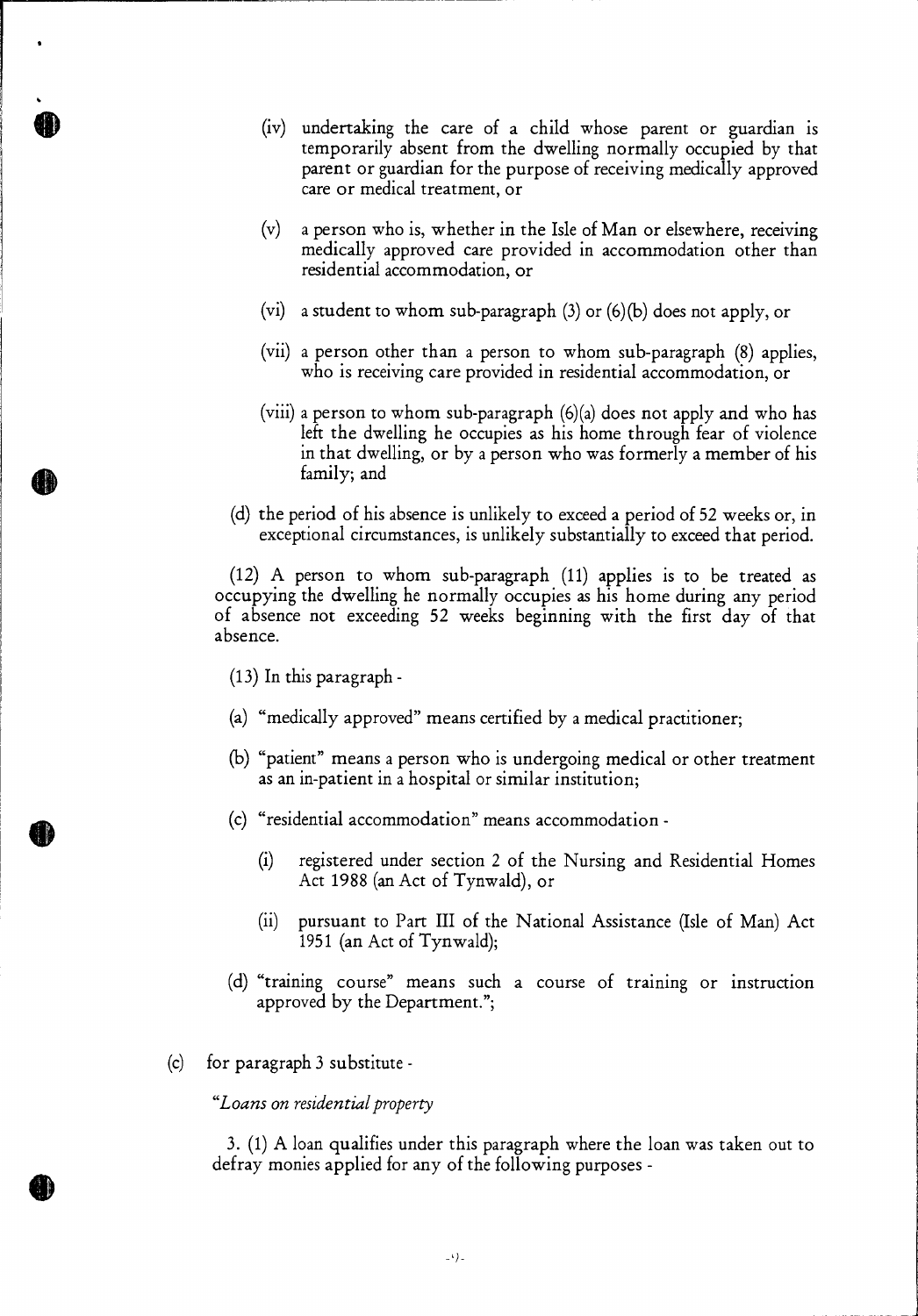- (a) acquiring an interest in the dwelling occupied as the home; or •
- (b) paying off another loan to the extent that the other loan would have qualified under head (a) above had the loan not been paid off.

(2) For the purposes of this paragraph, references to a loan include also a reference to money borrowed under a hire purchase agreement for any purpose specified in heads (a) and (b) of sub-paragraph (1) above.

(3)Where a loan is applied only in part for the purposes specified in heads (a) and (b) of sub-paragraph (1), only that portion of the loan which is applied for that purpose shall qualify under this paragraph.";

(d) for paragraph 5 substitute *-* 

*"Loans for repairs and improvements to the dwelling occupied as the home* 

5. (1) A loan qualifies under this paragraph where the loan was taken out, with or without security, for the purpose of -

- (a) carrying out repairs and improvements to the dwelling occupied as the home;
- (b) paying any service charge imposed to meet the cost of repairs and improvements to the dwelling occupied as the home;
- (c) paying off another loan to the extent that the other loan would have qualified under heads (a) or (b) of this sub-paragraph had the loan not been paid off,

and the loan was used for that purpose, or is used for that purpose within 6 months of the date of receipt or such further period as may be reasonable in the particular circumstances of the case.

*(2)* In sub-paragraph (1) "repairs and improvements" means any of the following measures undertaken with a view to maintaining the fitness of the dwelling for human habitation or, where the dwelling forms part of a building, any part of the building containing that dwelling -

- (a) provision of a fixed bath, shower, wash basin, sink or lavatory, and necessary associated plumbing, including the provision of hot water not connected to a central heating system;
- (b) repairs to existing heating systems;
- (c) damp proof measures;
- (d) provision of ventilation and natural lighting;
- (e) provision of drainage facilities;
- (f) provision of facilities for preparing and cooking food;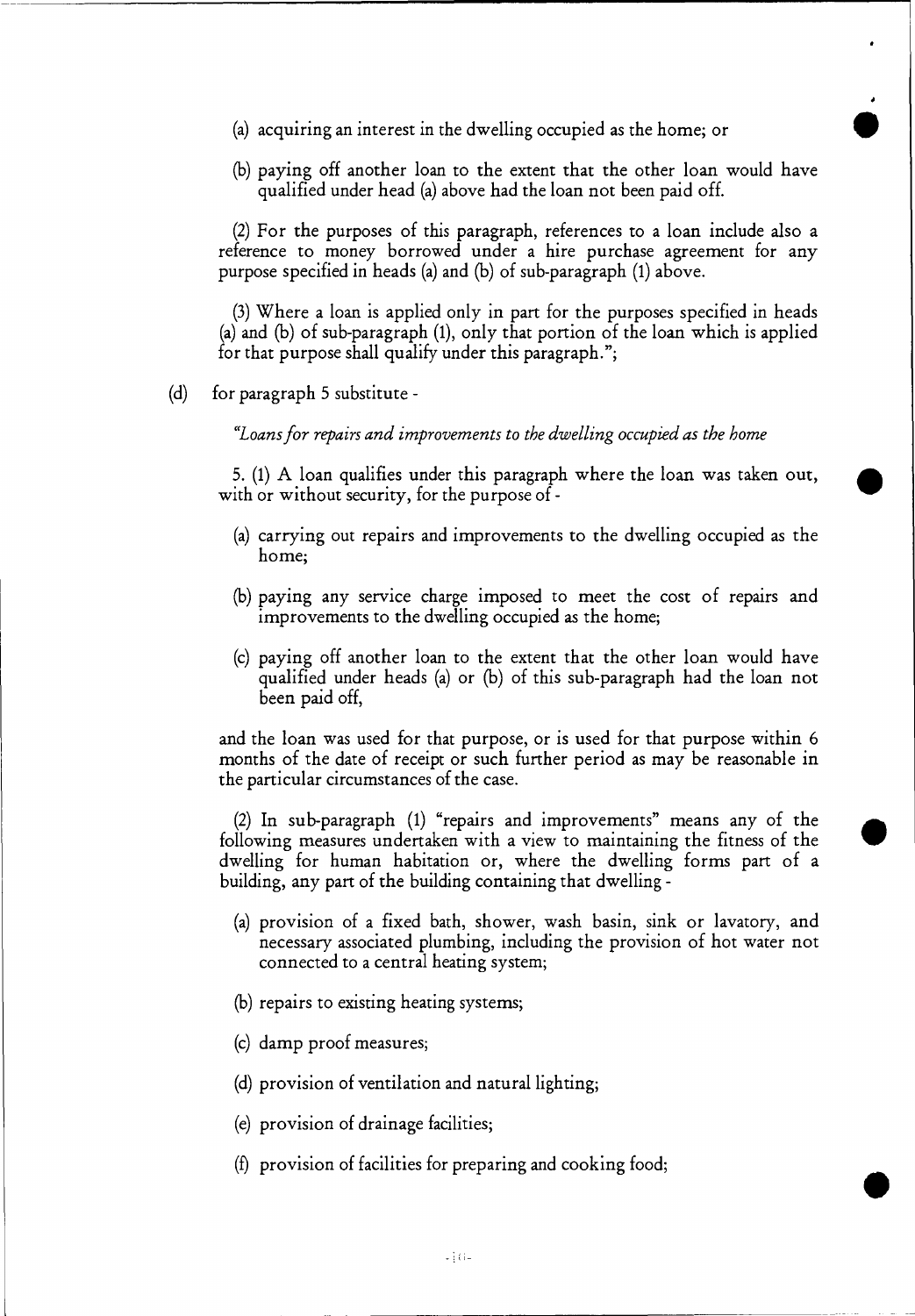- (g) provision of insulation to the dwelling occupied as the home;
- (h) provision of electric lighting and sockets;
- (i) provision of storage facilities for fuel and refuse;
- (j) repairs of unsafe structural defects;
- (k) adapting a dwelling for the special needs of a disabled person; or
- (1) provision of separate sleeping accommodation for children of different sexes aged 10 or over who are part of the same family as the claimant.

(3) Where a loan is applied only in part for the purposes specified in subparagraph (1), only that portion of the loan which is applied for that purpose shall qualify under this paragraph.

#### *The calculation for loans*

5A. (1) The weekly amount of housing costs to be met under this Part of this Schedule in respect of a loan which qualifies under paragraphs 3 and 5 shall be calculated by applying the formula -

$$
\frac{A \times B}{52}
$$

where -

 $A''$  = the amount of the outstanding loan which qualifies under paragraphs 3 and 5;

 $\mathbf{B}^n$  = the lenders current interest rate.";

- (e) in paragraph 6 (miscellaneous outgoings) for head (e) substitute
	- "(e) service charges, payment of which is a condition on which the right to occupy the dwelling depends (for example for maintenance, insurance, management and the cleaning of common areas) but subject to deduction where the charges provide for any item which is referred to in paragraph 2(3) (deductions from inclusive rent), of the amount which in the opinion of the adjudication officer is attributable to that item;";
- (f) for paragraph 8 substitute

*"Restriction on housing costs* 

8. The amounts applicable under this Part shall be restricted in accordance with the Table in Part II of this Schedule.";

- (g) in paragraph 9 (reduction in amounts applicable for certain occupants of the home) omit sub-paragraph  $(4)(c)(iii)$ ;
- (h) omit paragraph 10;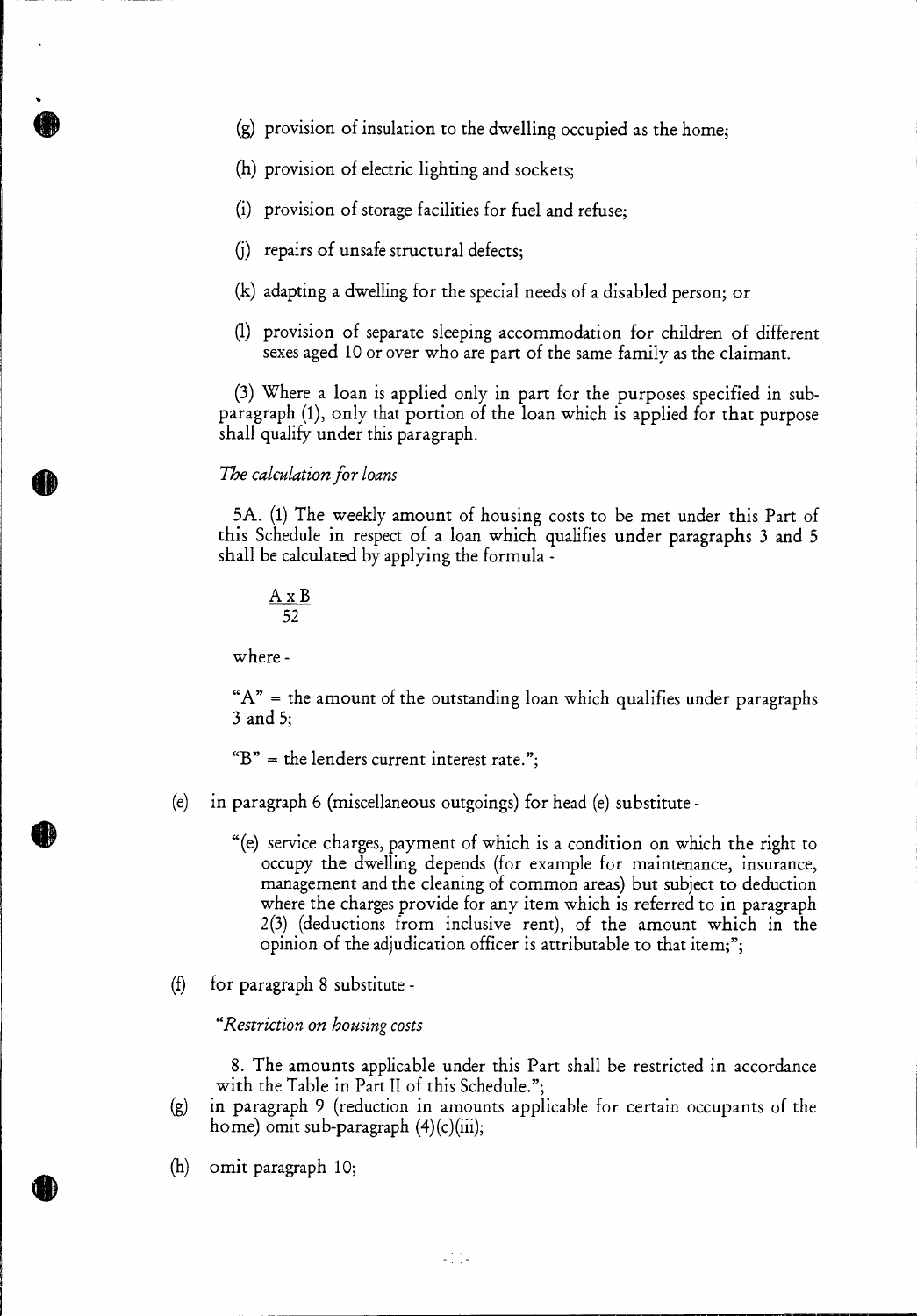- (i) in the Table in Part II  $\bullet$ 
	- (i) in paragraph (6)(b) in column (2) for the words "mortgage interest" substitute the words "loans and rates",
	- (ii) in paragraph (7) in column (2) after the word "rent" insert the words "and rates".

(27) For Schedule 3 (premiums) substitute -

#### "SCHEDULE 3 Regulation 83(d)

#### PREMIUMS

# PART I

# FAMILY PREMIUM

- 1. 3. *Omitted.*
- 4. -
- (1) The weekly amount for the purposes of regulation 83(d), in respect of a person who has no partner and who is responsible for, and a member of the same household as, a child or young person shall be  $f<sub>11.15</sub>$ .
- (2) Where that person has been continuously in receipt of income-based jobseeker's allowance or income support, or both for a period of 12 months, £29.35.
- (3) Where the claimant satisfies the conditions in both sub-paragraphs (1) and (2) above, only the amount applicable under sub-paragraph (2) shall be payable.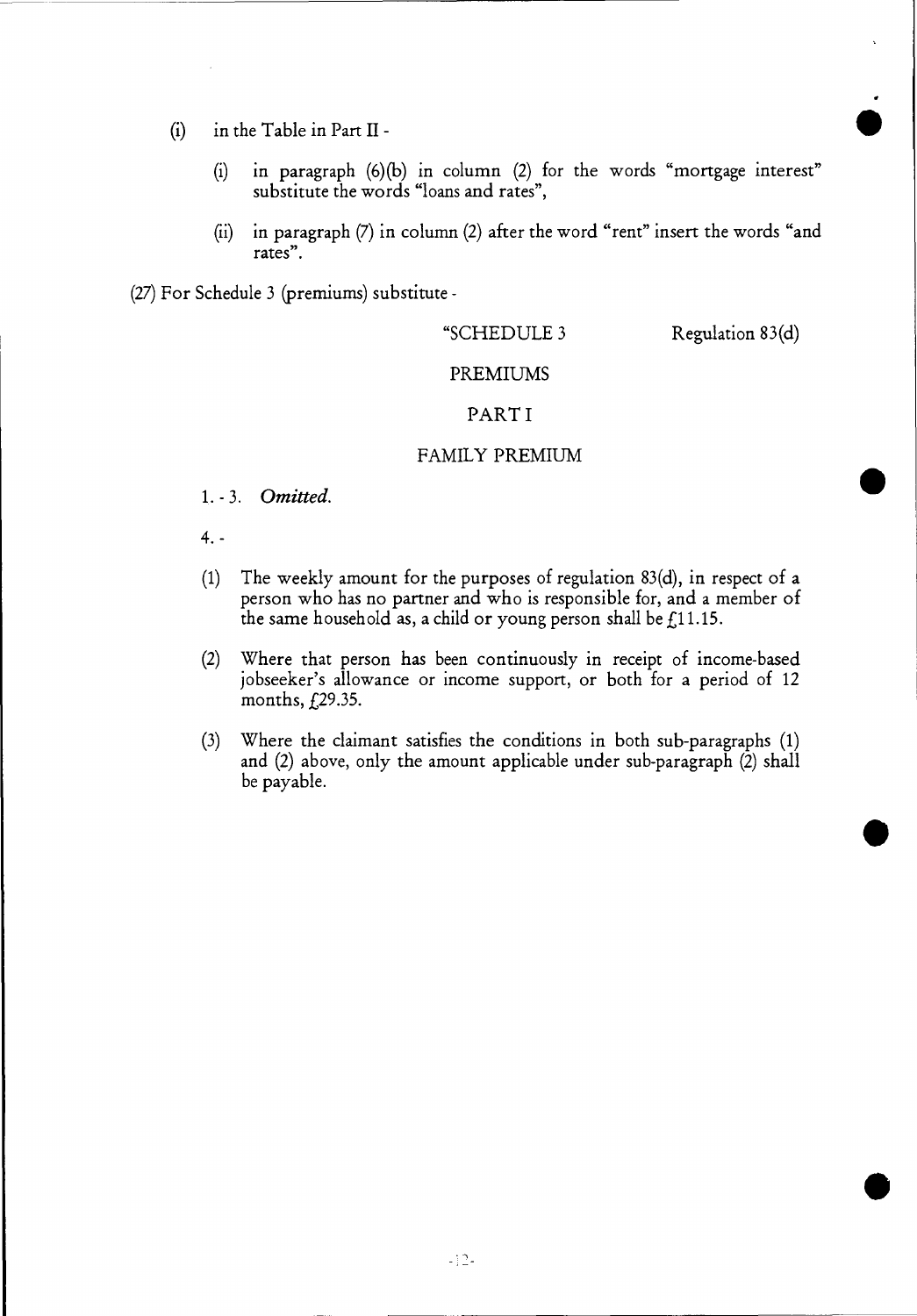# PART II

# PREMIUMS Regulations  $83(d)$  and  $84(1)(e)$

- 5. Except as provided in paragraph 6, the weekly premiums specified in Part III of this Schedule shall, for the purposes of regulations 83(d) and  $84(1)(e)$ , be applicable to a claimant who satisfies the condition specified in paragraphs 10 to 17B in respect of that premium.
- 6. Subject to paragraph 7, where a claimant satisfies the conditions in respect of more than one premium in this Part of this Schedule, only one premium shall be applicable to him and, if they are different amounts, the higher or highest amount shall apply.
- $7. -$

**0** 

- $(1)$ The severe disability premium to which paragraph 15 applies is payable in addition to the premiums payable under paragraphs 4, 10, 11, 13 and 16 to 17B of this Schedule.
- $(2)$ The disabled child premium to which paragraph 16 applies may be applicable in addition to any other premium which may apply under this Schedule.
- (3) The carer premium, the blindness premium and the mobility premium to which paragraphs 17, 17A and 17B apply may be applicable in addition to any other premium which may apply under this Schedule.
- 8. -
- (1) Subject to sub-paragraph (2) for the purpose of this Part of this Schedule, once a premium is applicable to a claimant under this Part, a person shall be treated as being in receipt of any benefit -
	- (a) in the case of a benefit to which the Social Security (Overlapping Benefits) Regulations 1979 applies, for any period during which, apart from the provisions of those regulations, he would be in receipt of that benefit; and
	- (b) for any period spent by a person in undertaking a course of training approved by the Department or for any period during which he is in receipt of a training allowance.
- (2) For the purposes of the carer premium under paragraph 17, a person shall be treated as being in receipt of invalid care allowance only if and for so long as the person in respect of whose care the allowance has been claimed remains in receipt of attendance allowance, or the care component of disability living allowance at the higher or middle rate prescribed in accordance with section 72(3) of the Contributions and Benefits Act.
- 411) 9. *Omitted.*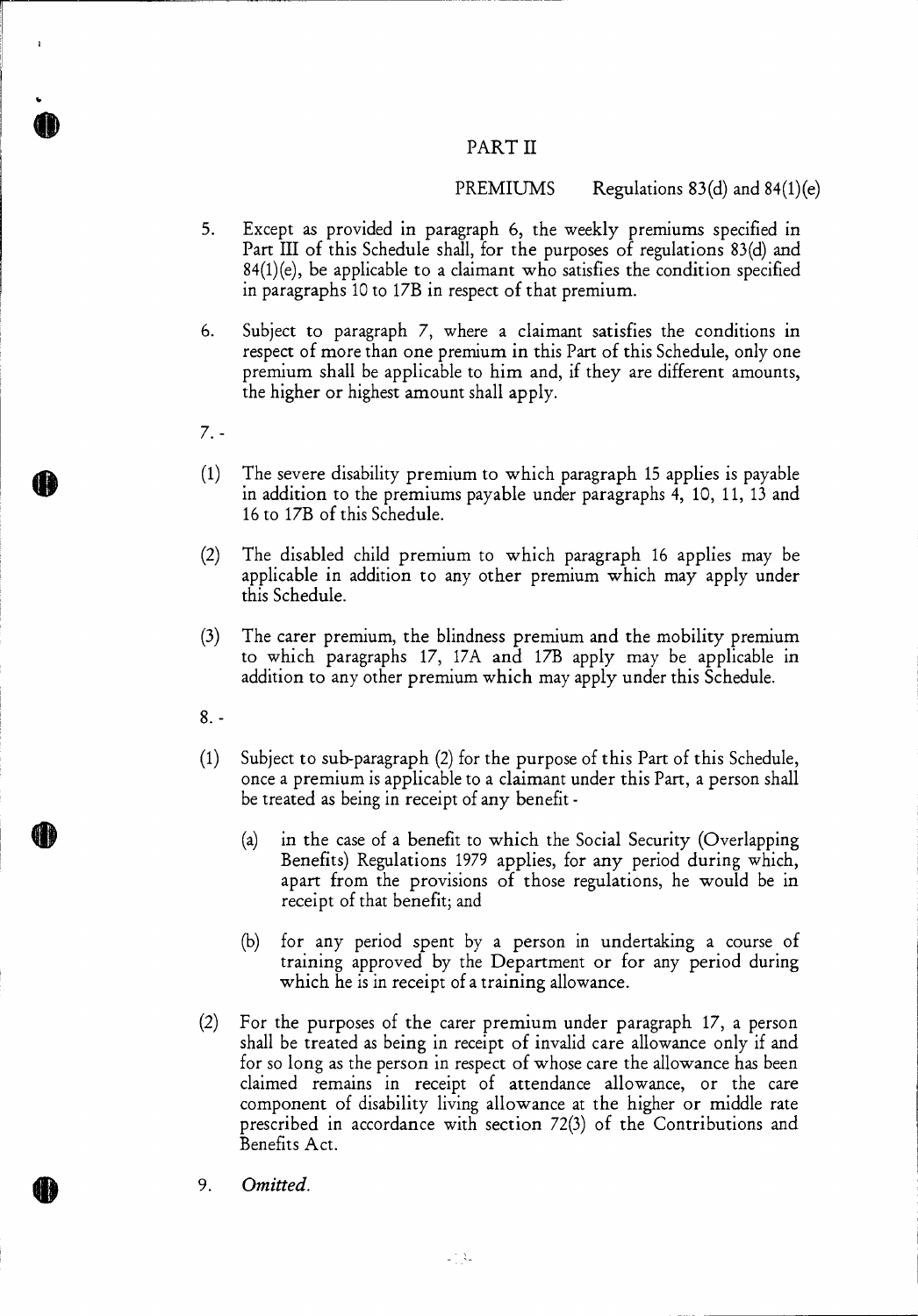- 10. The condition is that the claimant is aged not less than 60 and
	- (a) is a single claimant; or
	- (b) has a partner and his partner is aged not less than 60 but less than 75.

•

#### *Pensioner premium for persons 75 and over*

- 11. The condition is that the claimant has a partner, and his partner is aged not less than 75.
- 12. *Omitted.*

#### *Disability premium*

- 13. The condition is that the claimant has a partner, and his partner is in receipt of either -
	- (a) severe disablement allowance, or
	- (b) incapacity benefit,

and that partner has, in the current benefit week, been in receipt of either of those benefits for a continuous period of not less than 12 months.

#### 14. *Omitted.*

#### *Severe disability premium*

15. The condition is that the claimant has a partner, and his partner is, in receipt of the care component of disability living allowance at the highest or middle rate prescribed in accordance with section 72(3) of the Contributions and Benefits Act.

#### *Enhanced severe disability premium*

15A. Where any of the conditions of both paragraphs 13 and 15 are met, an additional amount is payable.

#### *Disabled child premium*

- 16. The conditions are that a child or young person for whom the claimant or a partner of his is responsible and who is a member of the claimant's household -
	- (a) has no capital or capital which, if calculated in accordance with Part V in like manner as for the claimant, except as provided in regulation 106(1) (modifications in respect of children and young persons), would not exceed  $f<sub>10</sub>$ ,000; and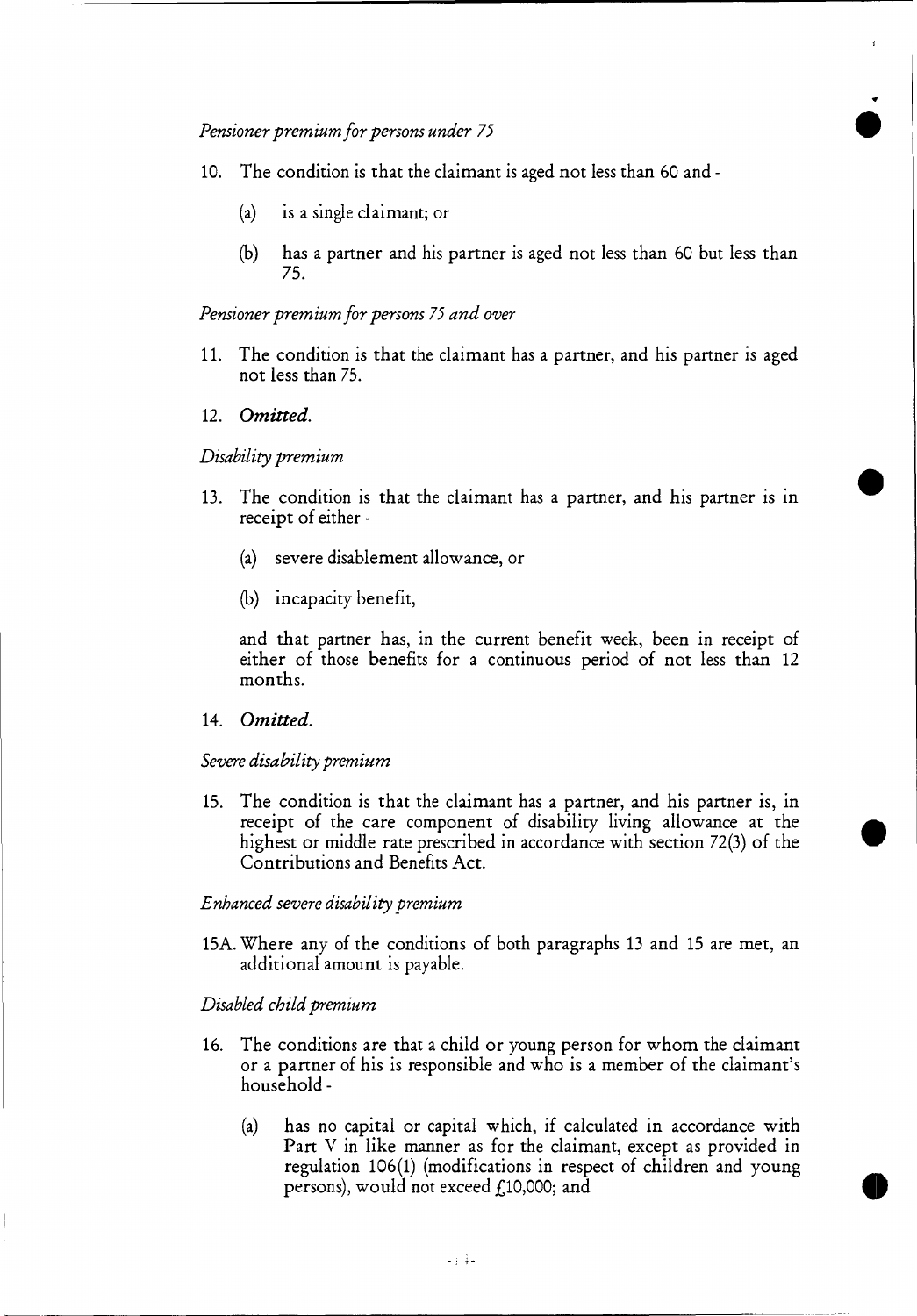(b) is in receipt of the care component of disability living allowance at the highest or middle rate prescribed in accordance with section 72(3) of the Contributions and Benefits Act or the mobility component of disability living allowance payable under section 73 of that Act.

#### *Carer premium*

*17 . -* 

- (1) The condition is that the claimant or his partner is, or both of them are, in receipt of invalid care allowance under section 70 of the Contributions and Benefits Act.
- (2) The claimant, his partner, or both of them, as the case may be, shall be treated for the purposes of sub-paragraph (1) as being in receipt of an invalid care allowance where -
	- (a) either or both of them would be in receipt of such an allowance but for any provision of the Social Security (Overlapping Benefits) Regulations 1979; and
	- (b) the claim for that allowance was made on or after  $1<sup>*</sup>$  October 1990; and
	- (c) the person or persons in respect of whose care the allowance has been claimed remains or remain in receipt of attendance allowance or the care component of disability living allowance at the highest or middle rate prescribed in accordance with section 72(3) of the Contributions and Benefits Act.
- (3) Where a carer premium is awarded but the person in respect of whom it has been awarded either ceases to be in receipt of, or ceases to be treated as being in receipt of, invalid care allowance, the condition for the award of the premium shall be treated as satisfied for a period of eight weeks from the date on which that person ceased to be in receipt of, or ceased to be treated as being in receipt of, invalid care allowance.
- (4) Where a person who has been receiving, or who has been treated as receiving invalid care allowance ceases to be in receipt of, or ceases to be treated as being in receipt of, that allowance and makes a claim for income-based jobseeker's allowance, the condition for the award of the carer premium shall be treated as satisfied for a period of eight weeks from the date that the person was last in receipt of, or was last treated as being in receipt of, invalid care allowance.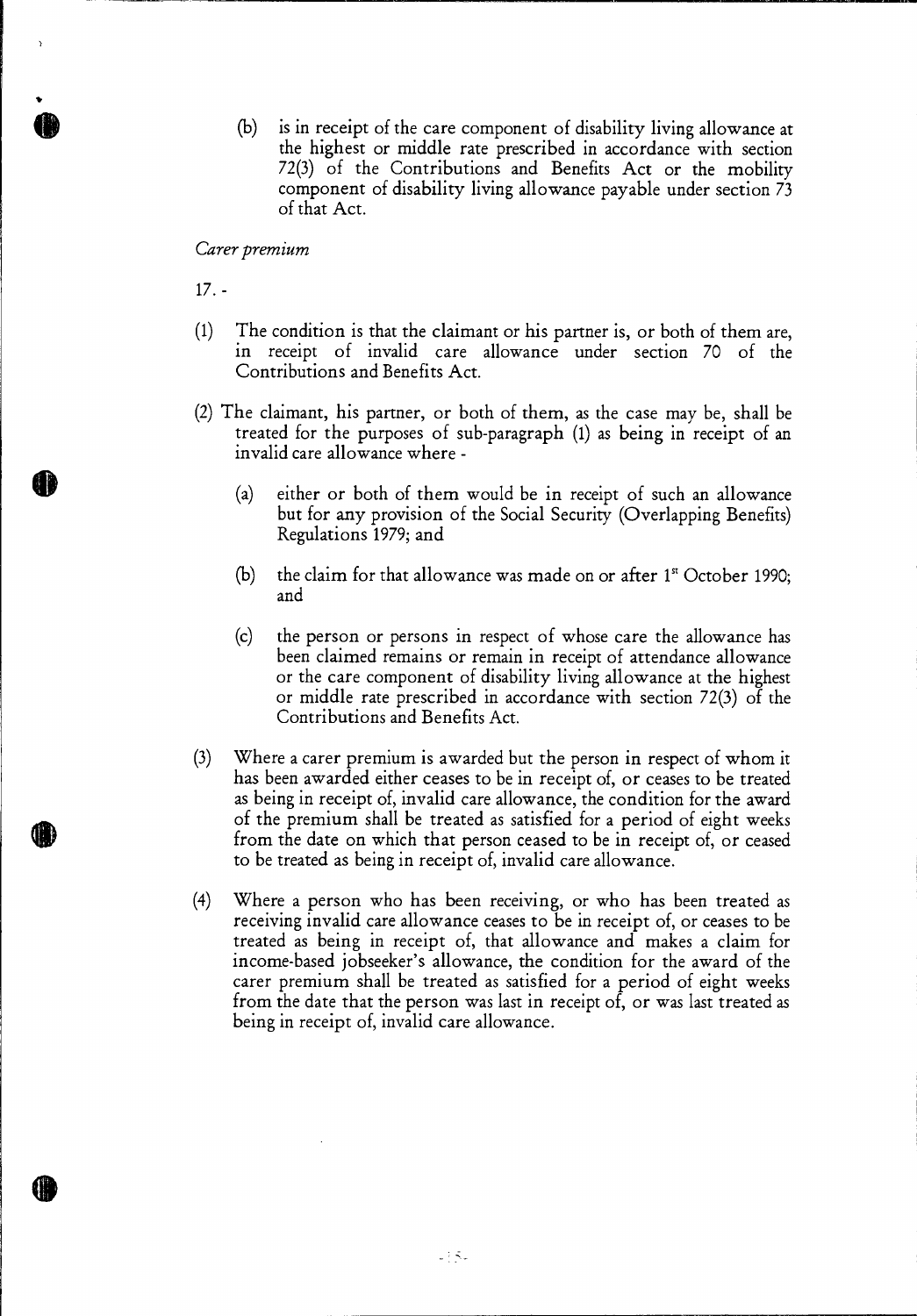17A. -

- (1) The condition is that -
	- (a) the claimant, or
	- (b) the claimant's partner, or
	- (c) a dependant of the claimant who is a member of his family,

is registered blind in a register kept under section 27 of the National Assistance (Isle of Man) Act 1951 (an Act of Tynwald).

.

(2) For the purposes of sub-paragraph (1), a person who has ceased to be registered as blind on regaining his eyesight shall nevertheless be treated as blind and satisfying the condition set out in that sub-paragraph for a period of 28 weeks following the date on which he ceased to be so registered.

*Mobility premium* 

- 17B. The condition is that the claimant has a partner, and his partner is aged 65 or over and, in respect of whom an adjudication officer is satisfied that -
- (a) a higher rate mobility component of disability living allowance under section 73(2) of the Contributions and Benefits Act would be payable but for the provisions of section 75 of that Act; or
- (b) a lower rate mobility component of disability living allowance is payable, or a higher rate mobility component of disability living allowance would be payable but for the provisions of section 75 of the Contributions and Benefits Act.

#### 18 *Omitted.*

*Persons in receipt of benefit* 

19. For the purposes of this Part of this Schedule, a person shall be regarded as being in receipt of any benefit if, and only if, it is paid in respect of him and shall be so regarded only for any period in respect of which that benefit is paid.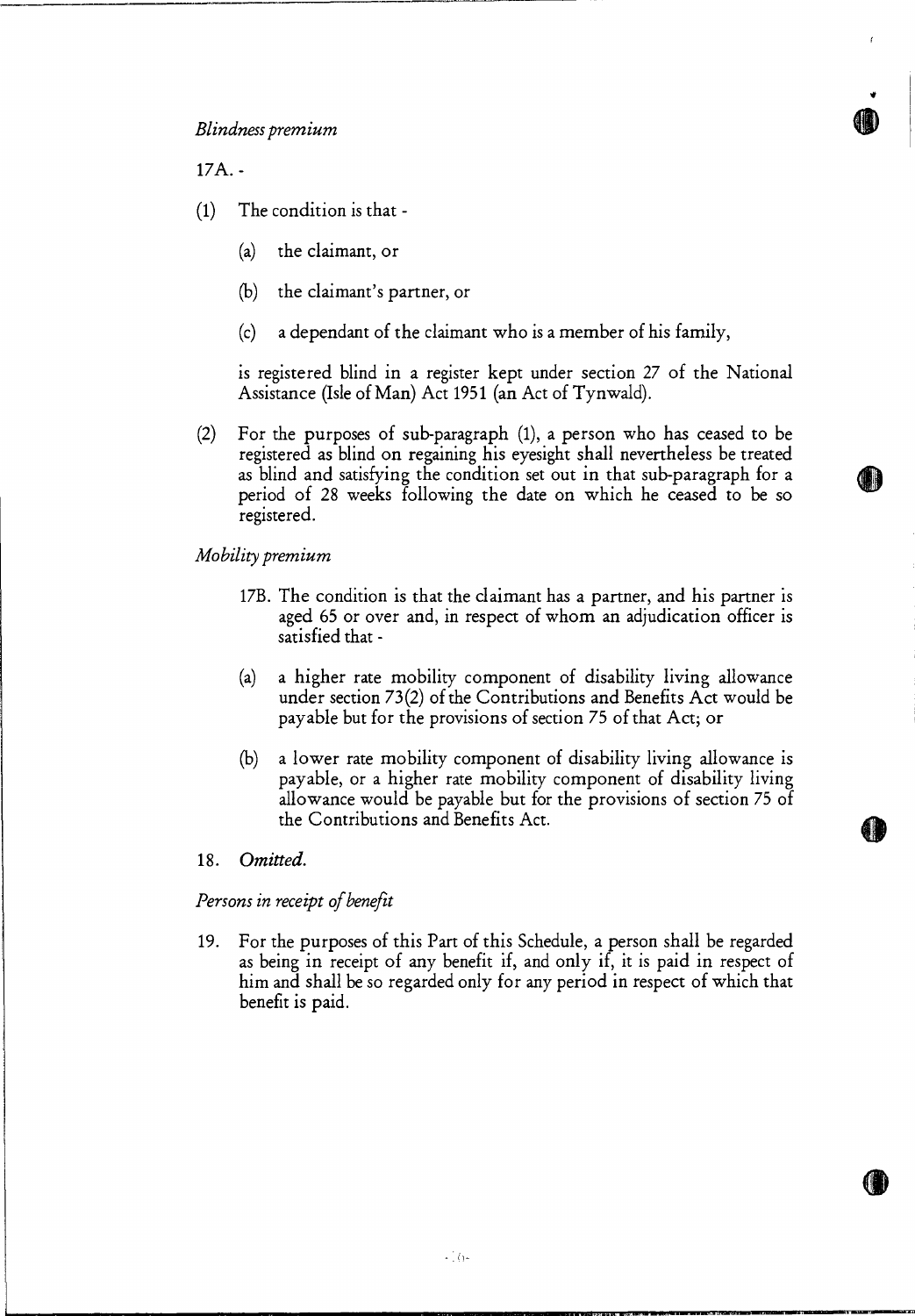# PART III

 $\bar{\phantom{a}}$ 

| Premium                                                                                 | Amount                                                                                                                                                      |  |
|-----------------------------------------------------------------------------------------|-------------------------------------------------------------------------------------------------------------------------------------------------------------|--|
| 20. (1) Pensioner premium for persons<br>aged under 75 -                                |                                                                                                                                                             |  |
| (a) where the claimant satisfies the (a) $f(22.90)$<br>condition in paragraph $10(a)$ , |                                                                                                                                                             |  |
| (b) where the claimant satisfies the (b) $f,32.65$<br>condition in paragraph 10(b);     |                                                                                                                                                             |  |
| Pensioner premium for persons aged<br>(2)<br>75 and over -                              |                                                                                                                                                             |  |
| where the claimant satisfies the $(2)$ $f140.55$<br>condition in paragraph 11;          |                                                                                                                                                             |  |
| (3)<br>Disability premium -                                                             |                                                                                                                                                             |  |
| where the claimant satisfies the $(3)$ $f,32.65$<br>condition in paragraph 13;          |                                                                                                                                                             |  |
| (4)<br>Severe disability premium -                                                      |                                                                                                                                                             |  |
| where the claimant satisfies the $(4)$ $f(9.75)$<br>condition in paragraph 15;          |                                                                                                                                                             |  |
| (5)<br>Enhanced severe disability premium                                               |                                                                                                                                                             |  |
| where the claimant satisfies the<br>condition in paragraph 15A;                         | $(5)$ $f30.00$                                                                                                                                              |  |
| Disabled child premium;<br>(6)                                                          | (6) $f_4$ .70 in respect of each<br>child or young person in<br>respect of whom the<br>conditions specified<br>$\frac{1}{2}$<br>paragraph 16 are satisfied. |  |
| Carer premium;<br>(7)                                                                   | $(7) f14$ in respect of each<br>person who satisfies the<br>condition in paragraph 17.                                                                      |  |

# WEEKLY AMOUNTS OF PREMIUMS SPECIFIED IN PART II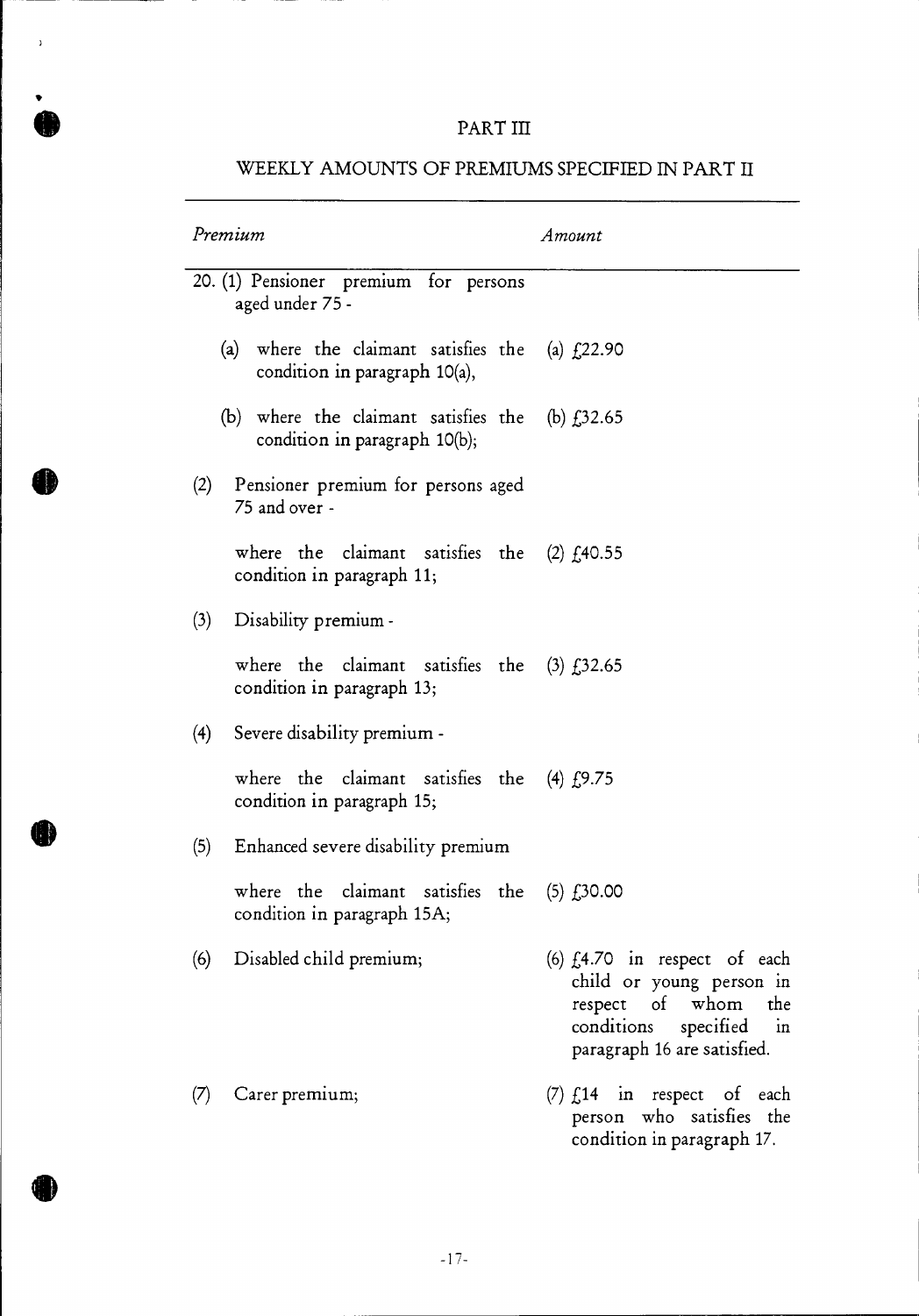- (8) Blindness premium •
	- (a) where the claimant satisfies the  $(a)$   $f(21.05)$ condition in paragraph 17A(1)(a),
	- (b) where the claimant satisfies the  $(b)$   $f21.05$  condition in paragraph paragraph  $17A(1)(b)$ ,
	- (c) where the claimant satisfies the  $(c)$   $f(9.90)$ condition in paragraph  $17A(1)(c)$ ;
- (9) Mobility premium
	- (a) where the claimant satisfies the  $(a)$   $f_1$ 37.00 conditions in paragraph 17B(a),
	- (b) where the claimant satisfies the (b) 22.95" conditions in paragraph 17B(b).

(28) In Schedule 5 (special cases) after paragraph 16A insert *-* 

*"Persons absent from the Isle of Man to attend certain courses, schemes or assessments* 

16B. A single claimant, or a member of a couple where either he or his partner, or he and his partner, are absent from the Isle of Man for the purposes of attending a course, scheme or assessment arranged by the Department or any government department, and approved by the Department.

16B. The amount applicable to the claimant in respect of -

- (a) housing costs payable under paragraph 1(5) or (6) of Schedule 2;
- (b) personal allowances payable under paragraph 1 of Schedule 1,

and for the purposes of sub-paragraph (a) above the claimant must be liable for housing costs prior to leaving the Island and must continue to be liable for such costs whilst absent from the Island.".

(29) In Schedule 6 (sums to be disregarded in the calculation of earnings) -

- (a) in sub-paragraph 5(7) for the words "supplementary benefit", where they several times appear, substitute the words "income support";
- (b) in paragraph 14 after the words "Isle of Man", where they twice appear, insert the words "or the United Kingdom".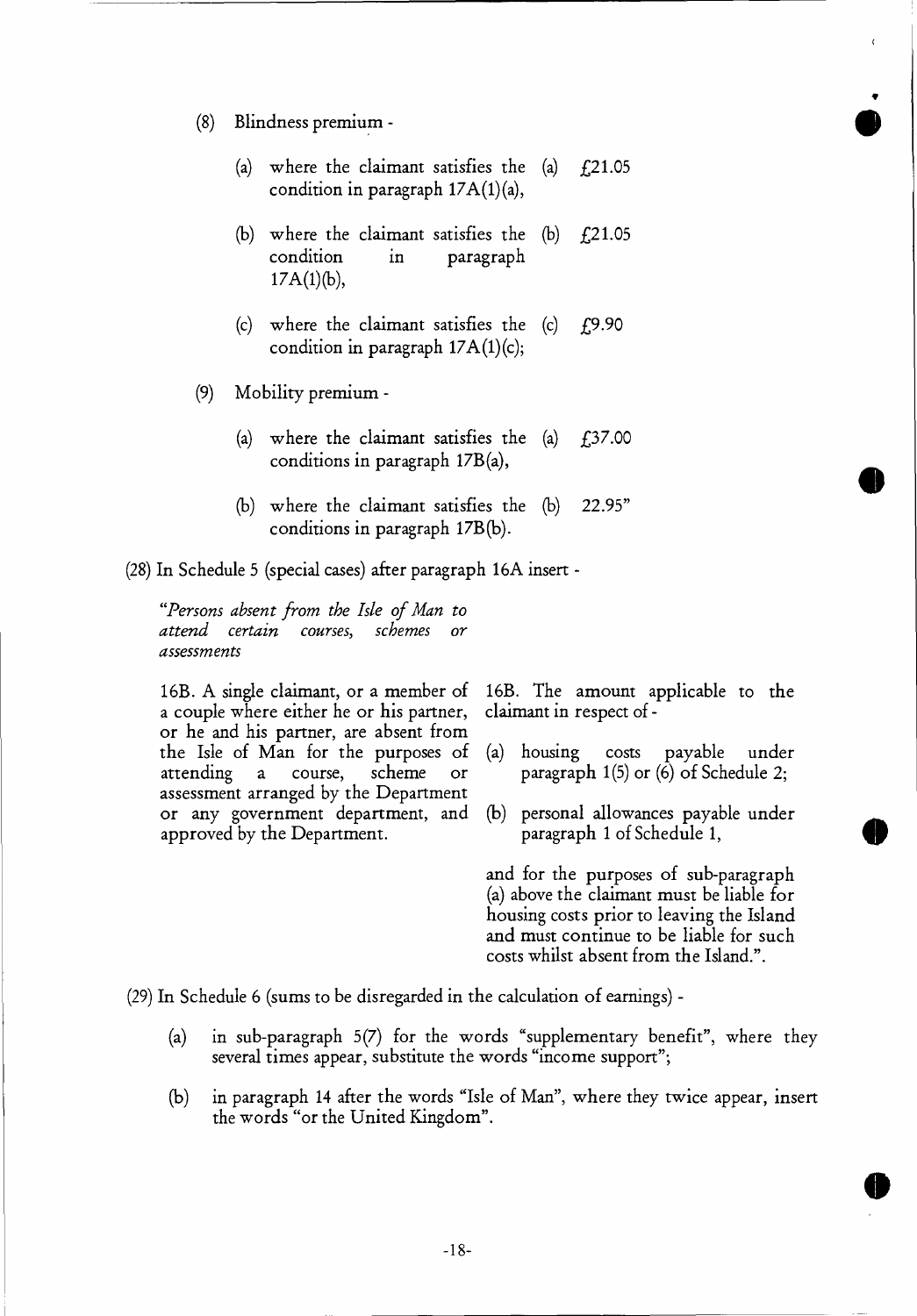(30) In Schedule 7 (sums to be disregarded in the calculation of income other than earnings) -

- (a) in paragraph 8(b) for the words "supplementary benefit" substitute "income support";
- (b) in sub-paragraph 15(1) for " $f$ , 20" substitute " $f$ , 25";
- (c) after paragraph 29 insert -

 $\pmb{\cdot}$ 

"29A. The whole of any assistance provided in accordance with the provisions of section 1 of the Children and Young Persons Act 1969 (an Act of Tynwald).";

- (d) in paragraph 35 omit the words "pensioners";
- (e) after paragraph 56 insert -

"57. The first  $f_2$  of any income derived from capital held in a country outside the Isle of Man or the United Kingdom for such period during which there is prohibition against the transfer to the Isle of Man or the United Kingdom of that capital.".

(31) In Schedule 8 (capital to be disregarded)

- (a) in paragraph 15 for the words "supplementary benefit" substitute "income support";
- (b) after paragraph 44 insert -

"45. The capital value of an investment which a claimant holds in a country outside the Isle of Man or the United Kingdom where that claimant cannot realise the assets of that investment due to the prohibition of movement of that capital.".

(32) In Schedule 9 (domestic assistance grants) in paragraph 14(2)(a) for the words "supplementary benefit" substitute "income support".

(33) In Schedule 11 (urgent cases) in paragraph 4(1)(a) for the words "Supplementary Benefits Act 1976" substitute "the Social Security Administration Act 1992".

### **Amendment of SD 641/98**

3. (1) Schedule 3 to the Social Security Legislation (Application) (No. 9) Order 1998(a) (which applied the Jobseeker's Allowance (Amendment) Regulations 1996(b) to the Island) shall be amended in accordance with the following paragraph.

(2) For regulation 7 substitute **-** 

#### **"Persons in receipt of a training allowance**

7. After regulation 74 of the Jobseeker's Allowance Regulations there shall be inserted the following regulation -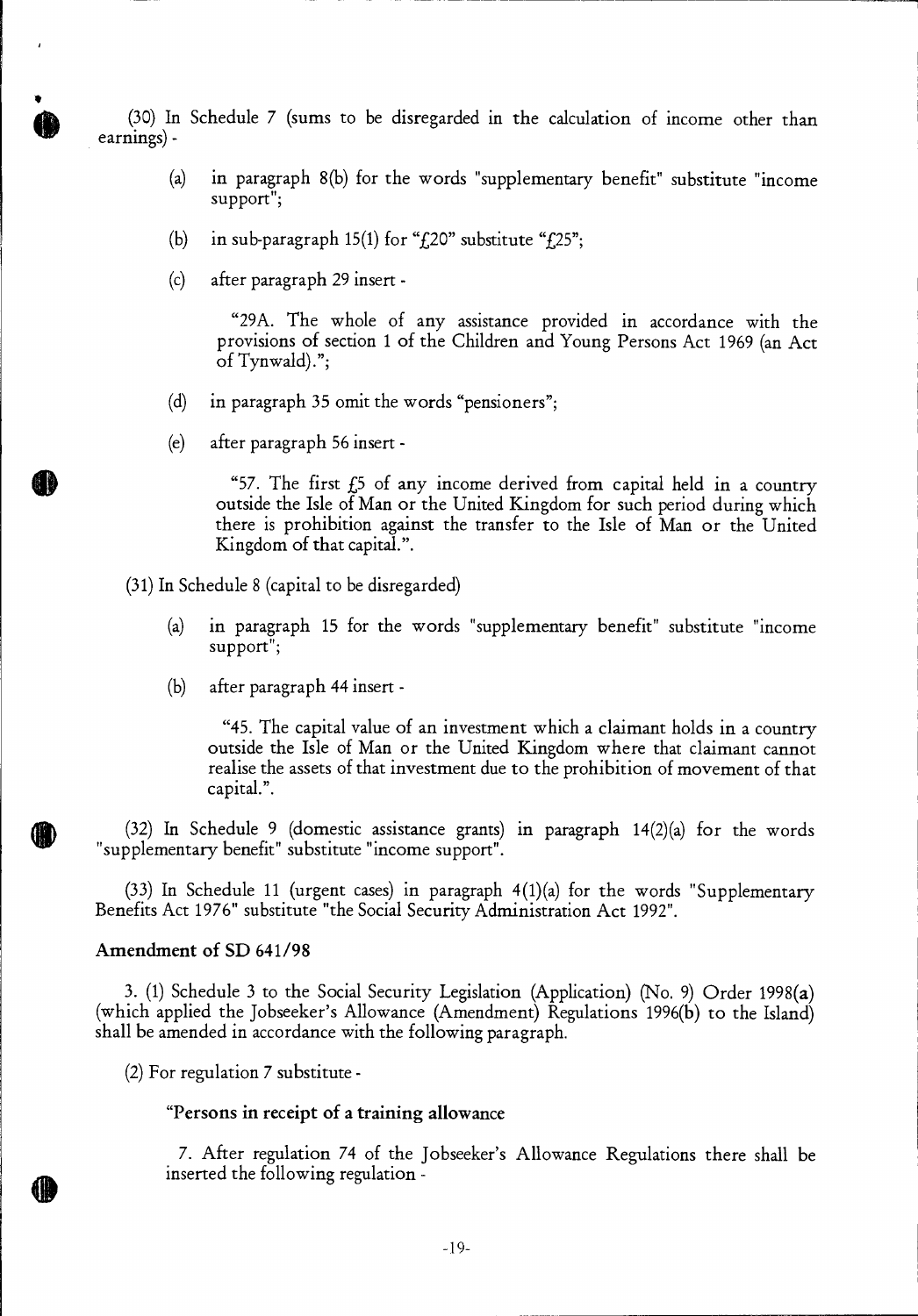### **"Persons in receipt of a training allowance**

74A. (1) An income-based jobseeker's allowance shall be payable to a claimant even though section 19 prevents payment of a jobseeker's allowance to him where the claimant is in receipt of a training allowance and is receiving training falling within paragraph (2) of regulation 170 but the jobseeker's allowance shall be payable only if and for so long as he satisfies the conditions of entitlement to an income-based jobseeker's allowance other than those which he is not required to meet by virtue of regulation 170.

(2) An income-based jobseeker's allowance which is payable to a claimant in accordance with this regulation shall be payable to him at the full rate applicable in his case.".

 $\text{Made}$  18<sup>th</sup> January 2000

(Un Chosta

**i** •

Minister for Health and Social Security

### **EXPLANATORY NOTE**

(This note is not part of the Order)

- 1. This Order, which comes into operation on  $10<sup>th</sup>$  April 2000, amends the Social Security Legislation (Application) (No. 8) Order 1996 which applied to the Island the Jobseeker's Allowance Regulations 1996.
- 2. The amendments are consequential upon the change from the term supplementary benefit to income support. There are further amendments included in the Order which bring into line those provisions relating both to income support and income-based jobseeker's allowance. These changes will ensure that customers who migrate between those two benefits will find that there will be no fluctuation in their benefit rate.
- 3. Regulation 2 is mainly concerned with the changes in terminology, up-dating the references to supplementary benefit legislation to that of income support. There are also a number of other amendments as follows:
	- $-2(2)(c)$  substitutes the definition of "student" to mirror that definition in income support;
	- —2(6) substitutes the definition of "chronically sick or mentally or physically disabled" to mirror that definition in income support;